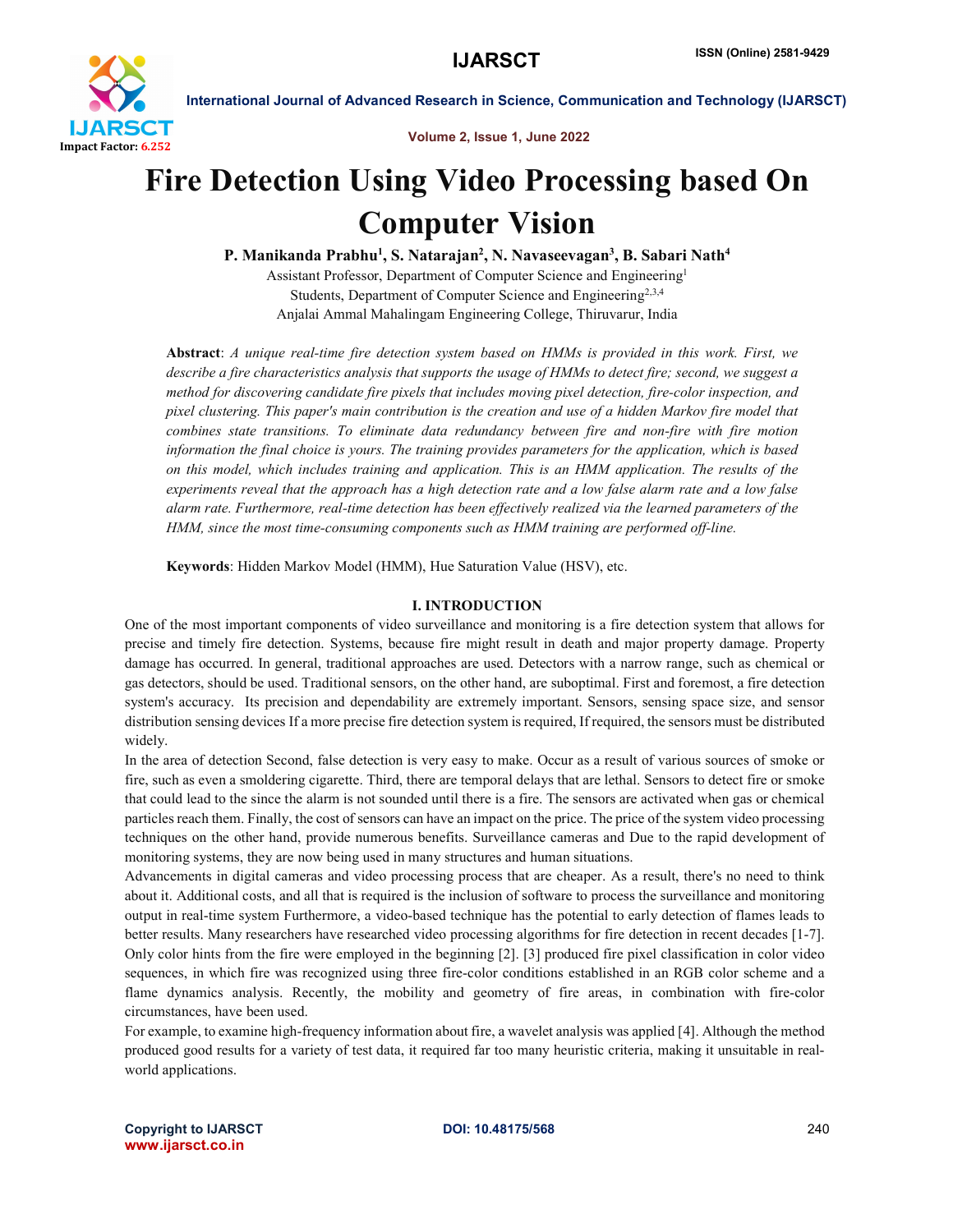

### Volume 2, Issue 1, June 2022

### II. FIRE CHARACTERISTICS

Prior to dealing with formal fire detection, it's vital to examine the features of fire in order to justify our technique's application in fire detection We collect data created by the red component values of fire and non-fire pixels in relation to frames in order to establish two databases: one for fire and one for non-fire pixels. As well as a non-fire database the fire database is made possible by the red color component of pixels that are being monitored. In most frames, the pixels are previously recognized as fire pixels, while the background observation is used to create the non-fire database. Pixels or pixels with a red color component that are similar non-fire pixels are known to have movements with fire. In order to explain the differences between fire pixels and other types of pixels typical red pixels, frequency-domain characteristics Figure 1 depicts fire and non-fire data. In Fig. 1, the non-fire data is a pixel with an ordinary red color. The red component of the pixel in RGB space represents the vertical axis of the graphs in the original database. Frequency graphs are created by applying a Fast Fourier Transform (FFT) on the original data; because the graph is symmetrical, only non-negative numbers are shown. The magnitude and frequency are represented by the vertical and horizontal axes of frequency-domain graphs, respectively.

The variance of the red color component of pixels is the seen random model in our situation, and the hidden stochastic process is the change of states between fire and non-fire. HMMs learn patterns that change over time to discriminate between fire and non-fire. We calculate the mean value and standard deviation of fire and non-fire scenarios, respectively, for further study. One mean value and one standard deviation can be generated from forty consecutive data elements. In a fire condition, the mean and standard deviation of 1000 sequences are 206.56 and 34.58, respectively, while in a nonfire situation, the mean and standard deviation are 184.06 and 21.45. This suggests that there is a distinction between fire and non-fire conditions. As a result, HMMs are appropriate for use in fire detection.



# III. FIRE PIXELS DETECTION

Because the system's incoming data is streamed video, it's required to convert it into a series of fixed-rate frames in order to make further processing steps easier. Detecting pixels in motion regions, evaluating fire-color pixels, and clustering pixels based on a sequence of frames yield candidate pixels for fire judgement.

# 3.1. Detection of Moving Pixels:

In the first phase, we use one of the most important aspects of fire, which is that it continues to move as time passes, to detect pixels in motion regions. This feature is used to filter out the majority of the undesirable data. Moving pixels are often obtained by subtracting the intensity values of two nearby frames, ht+1 and ht, as illustrated in equation (1). In our study, we use the function (,) t h XY to express the mean value of three nearby frames for each pixel, as illustrated in (2). This small change can lead to great progress. In comparison to the two-frame method, no useful information is omitted, but superfluous and unnecessary data is not passed on to the next stage.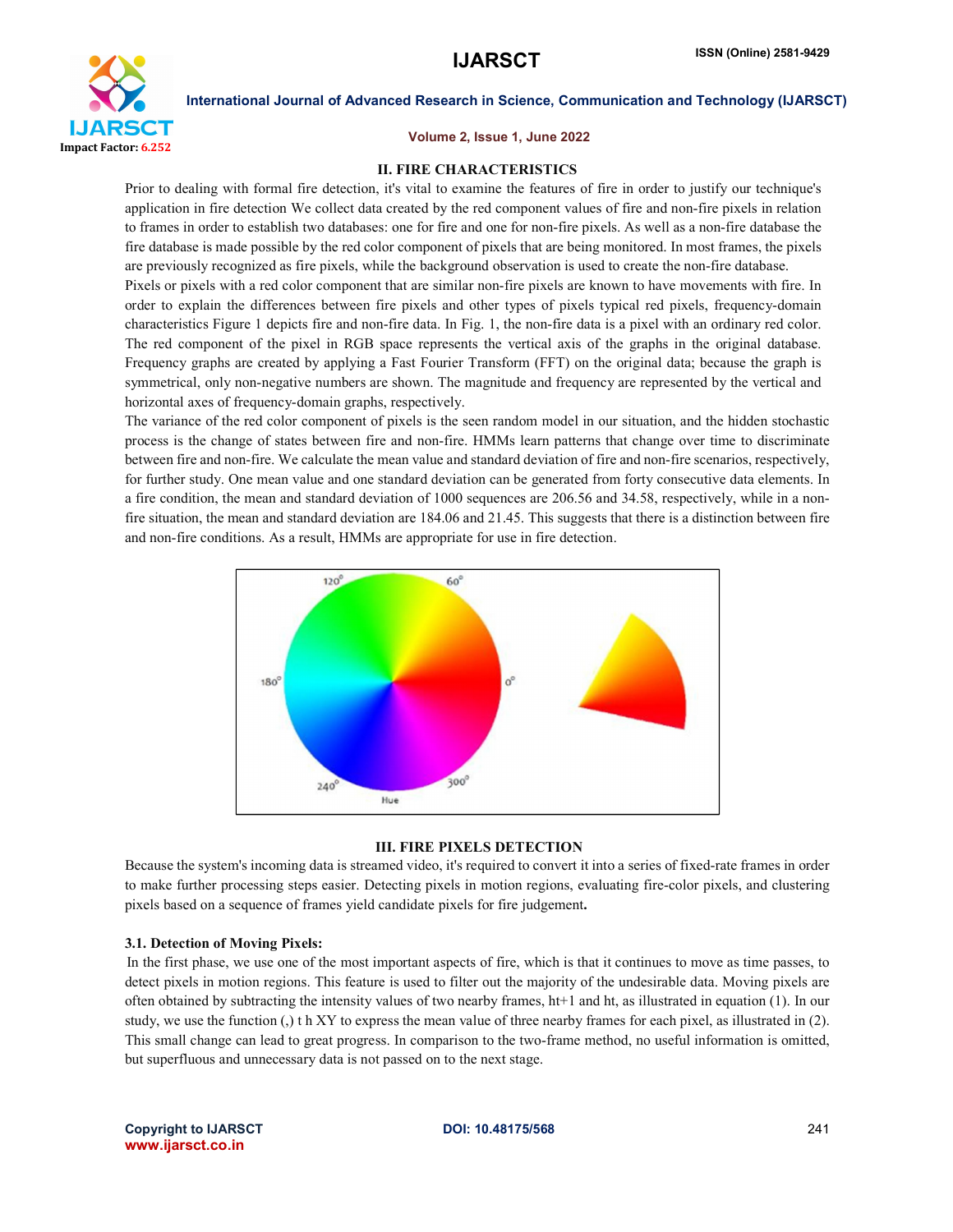

#### Volume 2, Issue 1, June 2022

# 3.2. Detection of Fire-color Pixels:

Another essential aspect of fire is color. Only moving pixels are tested to see if they satisfy the fire-color requirements in this step, which deals with pixels generated during motion detection. Many scholars have investigated the characteristics of fire color and have come to the conclusion that fire's color range is red-to-yellow. This is the first of three fire-color conditions [3,7], represented by R G, G B >. Furthermore, because the red channel is the most important component in an RGB image of fire flames, and the red channel value of fire is higher than that of common objects, we must define what constitutes a strong R value in the acquired fire image. As a result, the value of R that exceeds a threshold RT is specified as the second criteria of fire color. The impacts of backdrop illumination should be evaluated as the final feature to consider. The saturation value of the extracted fire flame must surpass a certain threshold in order to remove any firelike color that could lead to false fire detection [3].

# 3.3. Clustering of Pixels:

Pixels that meet the color requirements are used in this stage. Section 2 demonstrates that fire is a dynamic entity. Fire's process and illumination are constantly changing.

Only considers whether or not there is fire in a given situation. A single frame leads to unreliable judgments. Because of the dynamic nature of fire, if one pixel is labelled as a fire-color pixel at frame t, it may be labelled as a non-fire-color pixel in the following frames before being labelled as a fire pixel again. Because it's possible that this pixel is a fire pixel, it can't be ignored.



# **IV. SYSTEM ARCHIETECTURE**

# V. FLOWCHART

Above figure describes the full proposed system, that is the first step of the proposed system is to the re-forced camera footage that is given as input and that video footage is spitted into many frames and the frames are compared one by one with the motion, color and edge detection using HSV algorithm and Hidden Markov Model. After that it will process that and it will tell whether fire is detected or not. If the fire is detected it will alert.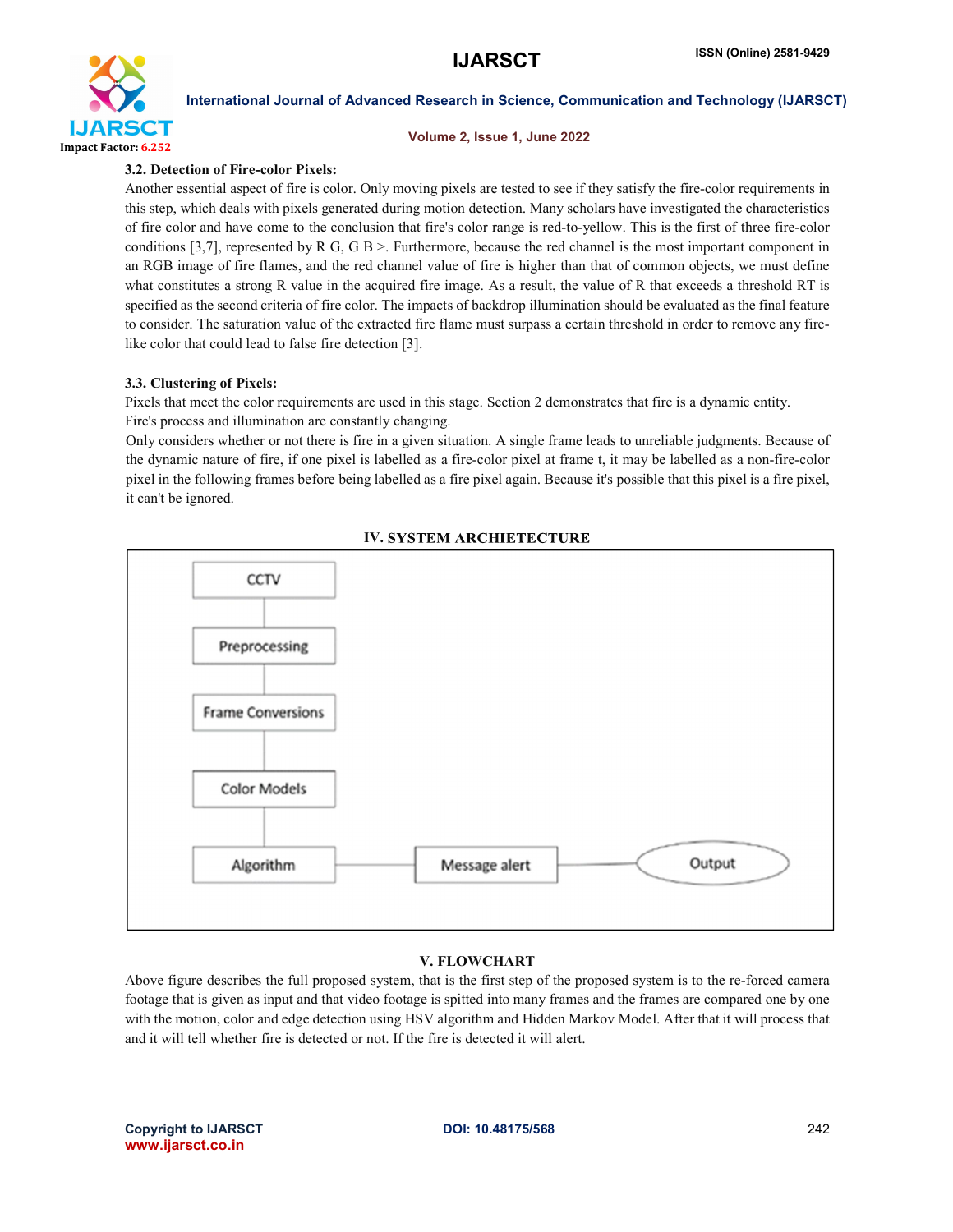

### Volume 2, Issue 1, June 2022



#### VI. DATA FLOW DIAGRAM



# **VII. RESULT**

The suggested fire detection technique was tested on an Intel (R) Core (TM)2 2.13GHz desktop computer with a 360240 picture size. The software has a low computational cost because most of the time-consuming phases, such as HMM training, are done off-line, allowing for real-time operation.

We put our algorithm through its paces with a variety of movies, some of which are shown in Fig. 9, along with a comparison to [6] (the software for [6] was kindly provided by the authors of [6]). [6] also utilized an HMM model to detect fire, but instead of using the EM approach, they just counted the state transitions.

False detection happens when moving fire-colored objects are involved. Meanwhile, there is a little fire in the image in the third row of Figure 9, but the algorithm [6] fails to detect it. Our approach, on the other hand, was able to identify fire in a variety of settings, even when there were several distractions, such as moving fire-color items, running cars with headlights on, burning cigarettes, and so on. We made a total of 30 test video clips, with half of them containing fire. The 15 fire-video clips were effectively recognized using the provided method. All of the scenarios in the test were correctly detected, with a zero false alarm rate. Some of the tests are listed.